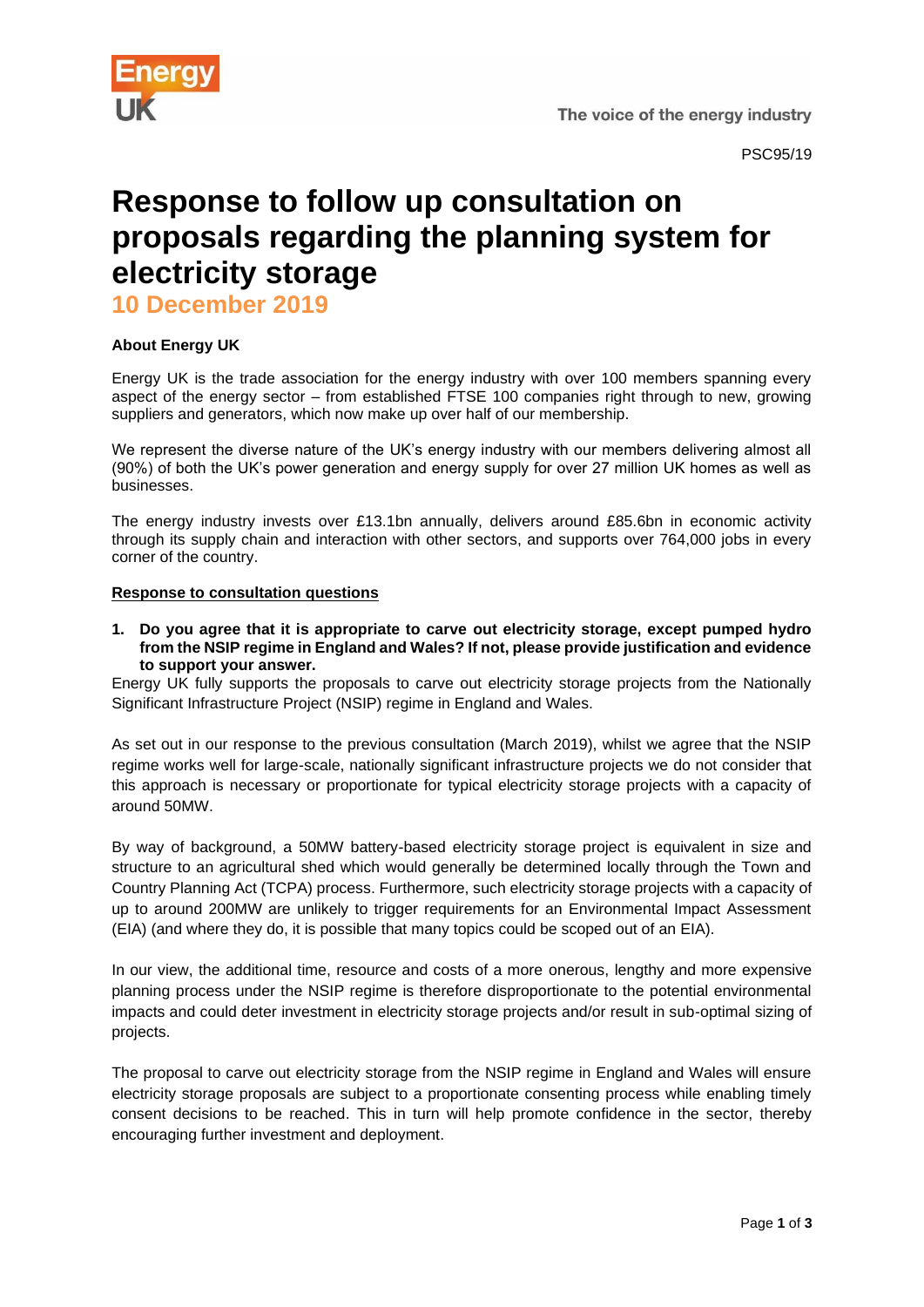

The voice of the energy industry

#### PSC95/19

In terms of the treatment of hydro pumped storage, we appreciate that BEIS's position is informed by some of the existing large-scale projects which may have had a significant environmental and socioeconomic impact. However, we note that there are also developments in terms of medium-scale pumped storage, such as those utilising old mines, which may not have such a significant environmental footprint. In addition, there is ongoing innovation in pumped hydro technology, such as using alternative liquids that are denser than water, which will enable the same generating capacity but with a smaller footprint. With some of our members arguing that the planning regime should be a level playing field for all forms of storage and calling for a higher threshold for pumped hydro of 200MW, we would welcome a move to review the NSIP threshold for pumped storage in the future.

We would also support the consideration of situations whereby a high head conventional hydro seeks to replant its turbines to facilitate pumped hydro storage by use of reversible Francis turbines. Under these circumstances, what could be classed as plant modifications would require going through the NSIP process. In fact, conversion to pumped hydro storage from conventional hydro could be relatively insignificant from an environmental impact perspective but would require the benefit of a DCO rather than being considered by the local planning authority.

We therefore believe that there should be some recognition that conversion to pumped hydro storage from conventional hydro, below a certain threshold (e.g. 200MW) or subject to certain requirements, could also be considered through TCPA.

Energy UK also believes that there are scenarios where further guidance is required. For example, in the absence of specific guidance, adding a battery storage to an existing generating site, such as a gas-fired power station, could be dealt with inconsistently throughout the UK. Under the current proposals, local planning authorities would be able to take their own views on whether permitted development, planning permission or a DCO/Section 36C variation should apply, creating significant uncertainty for developers. We would therefore welcome guidance that could make the practical application of this legislation much clearer to developers and planning authorities. It would also be important for guidance to clarify the need for (and a presumption in favour of) this type of technology as part of the UK energy mix.

### **2. Do you agree that we should carve out electricity storage, except pumped hydro, from the offshore planning regime (NSIP and s.36 consent)? Please provide evidence to support your answer where appropriate.**

Energy UK support proposals to carve out electricity storage (expect pumped hydro) from the NSIP regime.

We would suggest that given the operational requirements to access electricity storage facilitates, it is likely that in the short term, electricity storage facilitates to support offshore wind infrastructure will be constructed onshore. However, if technology developments allow electricity storage facilities to be constructed offshore, unless considered as associated development under a Development Consent Order (DCO) application, then the marine licencing regime would be an appropriate consenting mechanism for electricity storage projects within the marine environment.

#### **3. Do you have any comments on the draft legislation or transitional arrangements? Please specify which areas of the legislation you are referring to.**

Although Energy UK has no specific comments on the draft legislation or transitional arrangements, we would like to flag that the practical application of this is complicated and has knock on effects to the raft of related documents. In this respect, we feel it would be valuable to have clear and consistent guidance